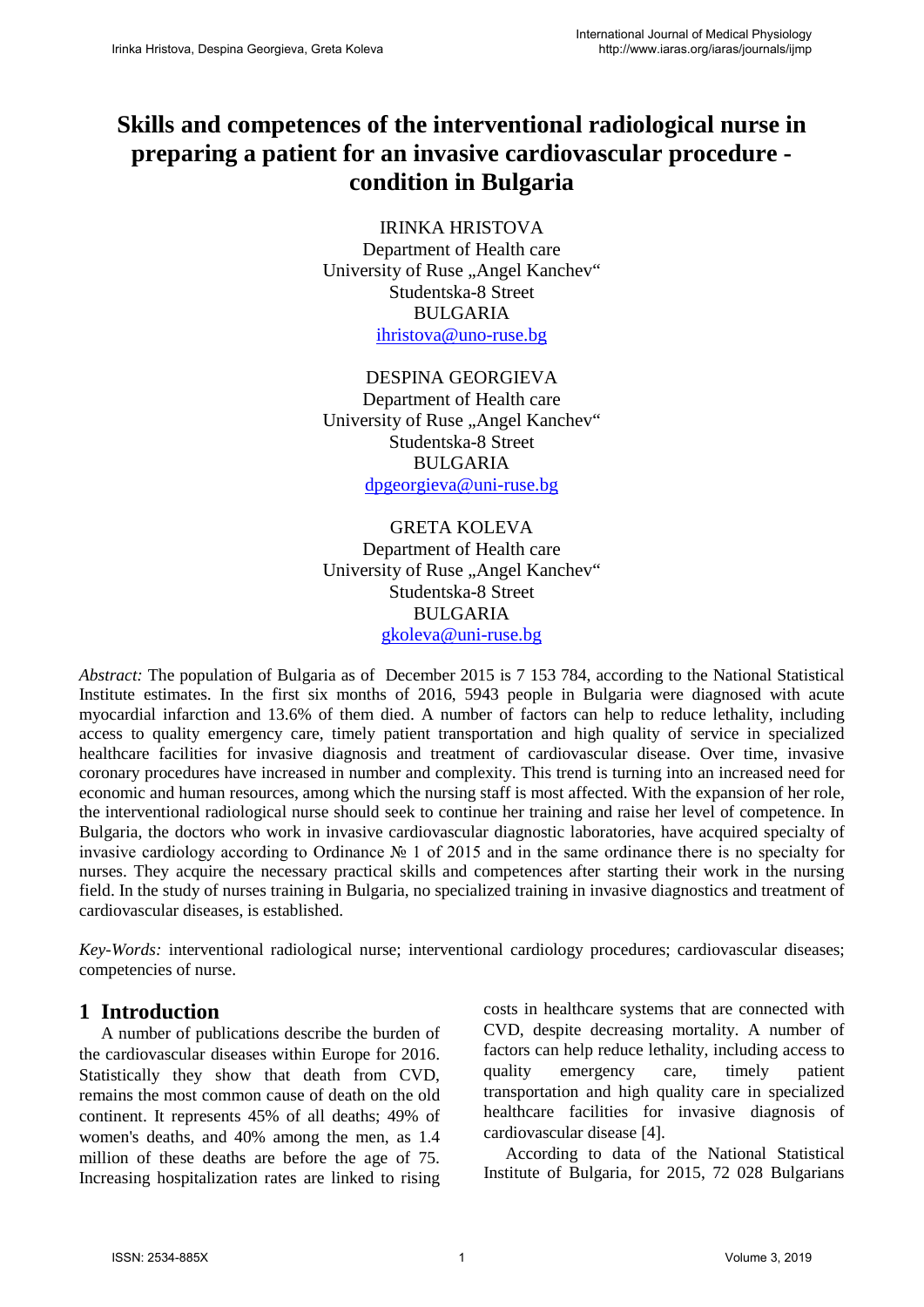died from diseases of the circulatory organs, which represents 65.4% of all causes of death in the country. Following the global trend, compared to 2010, the mortality rate from the CVD in our country decreased by about 2% [11]. In the first six months of 2016, 5943 people in Bulgaria were diagnosed with acute myocardial infarction and 13.6% of them died [10].

## **2 Statement**

With time, invasive coronary procedures have increased in number and complexity. This trend is turning into an increased need for economic and human resources, among which the nursing staff are most affected. In order to identify the possible predictors of nurses' workload, during and after diagnostic and interventional procedures, their commitment to serving patients in an Italian clinic has been investigated. A nurse in the Catheterization Laboratory has an average workload of 86 minutes and 174 minutes respectively for radial and femoral access. A nurse in a cardiac unit has an average workload of 386 minutes and 720 minutes respectively for radial and femoral access. The systematic application of radial access, when not contraindicated, is an effective strategy to reduce the workload of nurses during and after invasive coronary procedures [1].

Trans-radial access is an increasingly standard approach, and the Allen test is needed. It is important that this practice varies between invasive diagnostic and therapy centers, and is usually not performed everywhere. One reason for this variability is that the sensitivity and specificity of the Allen test is relatively small [17]. A variety of non-invasive options, including pulse oximetry and duplex ultrasound, are available to complement the Allen test, performed mainly by specially trained nurses. Yet, there is no consensus on the best test for circulatory hand safety, and the choice of test depends on the preference of the cardiologist and the available equipment. Given the high rate of false-positive Alan-test, many patients are wrongly excluded from trans-radial access for coronary angiography. In order to evaluate the efficacy and safety of the trans-radial approach, regardless of the results of the Allen test, a prospective data collection was conducted at the Cardiac Department at Red Cross Hospital, Athens, Greece in 2015. The study concludes that the trans-radial approach for coronary angiography and angioplasty, can be effective and safe regardless of Alan's results before the procedure [8].

A large-scale randomized trial in England (London) proves the safety of patient's preparation for diagnostic cardiac catheterization, by specially trained nursing practitioners. The study compares the patient's preparаtion either by junior nurses or by nursing practitioners. Basic unwanted clinical events, patient's satisfaction, length of hospital stay, and cardiologists' assessment for patient preparation are been evaluated. This approach can be related to improving patient's satisfaction and reducing hospitalization time [14].

Preliminary information and patient's education is essential. The results of the study aimed at assessing the effectiveness of two educational methods (video information and oral information) for patients with imminent coronary angiography, confirm the usefulness of video information prior to invasive coronary angiography. The group of patients who also received video information, showed statistically significant reductions in heart rate and blood pressure after educational activity, and had significantly higher levels of comfort, satisfaction and tolerance, than the control group receiving only routine verbal information from the nurses [6].

A Swiss study, designed to assess the learning outcomes and those of the patient's percutaneous coronary intervention (PCI) trial, shows that current preventative practice almost fails to meet the challenge posed by advances in modern invasive cardiology. The results of the post-PCI study of the patients motivate a deeper review and adaptation of cardiac rehabilitation programs, with the inclusion of trained nurses to improve the patient's understanding of the disease and cardio-protective lifestyle [13].

In the "Guidelines for Nursing Interventional Radiology", it is stated that the preliminary assessment of the admittance of planned patients, is an established role of the interventional radiological nurse. Nurses must have a different level of qualification, corresponding to the assumed responsibility, and this must be noted in their job description. Interventional nurses must have basic knowledge of resuscitation and continue their training in resuscitation techniques. Nursing tasks do not release the clinical radiologist from overall responsibility to ensure that all necessary actions are taken. The primary responsibility of the nurse in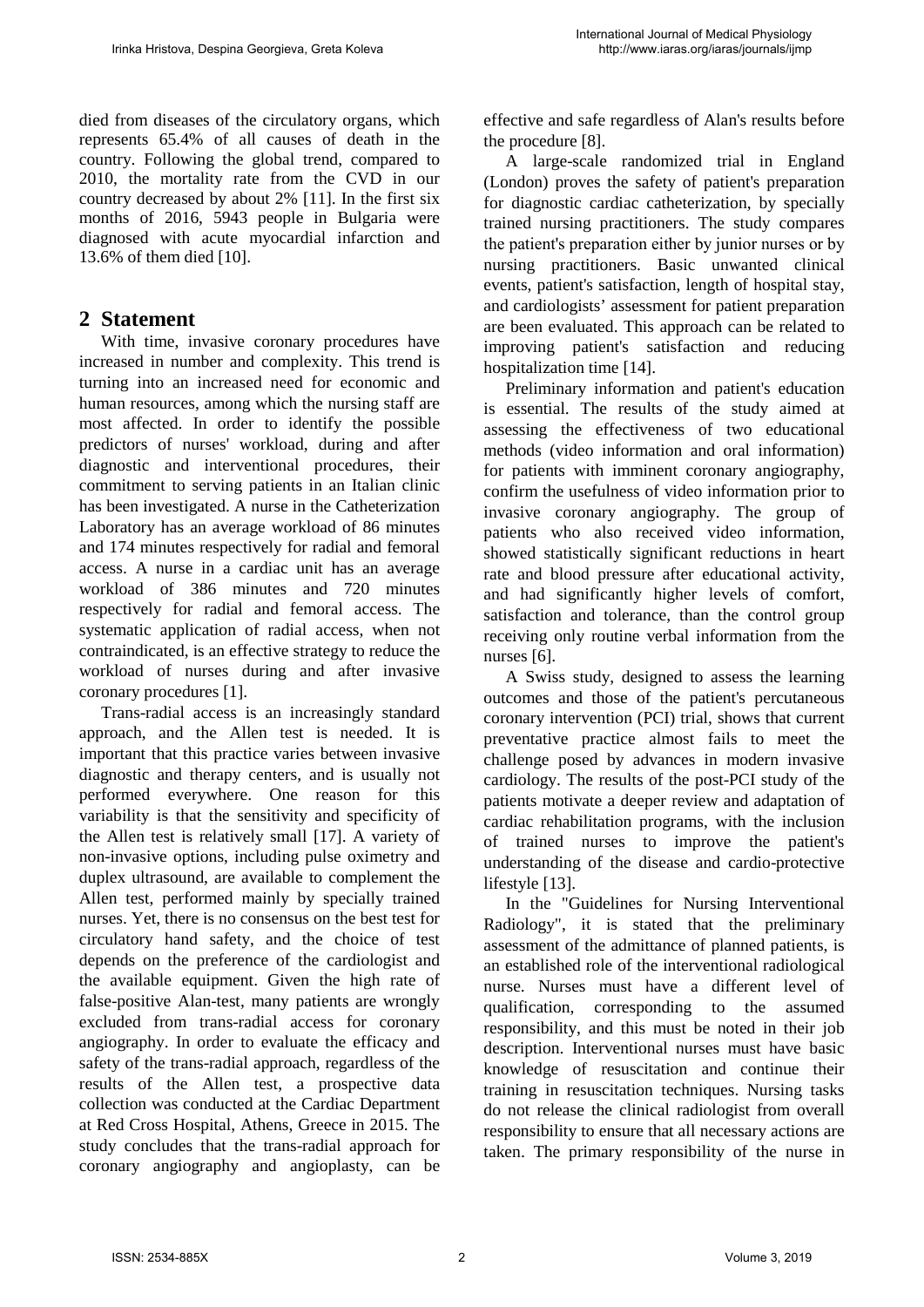interventional radiology, is to observe the patient and ensure his safety [15].

Coordinated protocols and integrated means of treatment should be established, so that the interventional radiological nurse can judge whether the patient is suitable for ambulatory, or stationary interventional treatment. This will help to avoid unnecessary and sometimes prolonged hospitalizations, and thus optimize the resources and potential delay of the patient's treatment. During the preliminary assessment, the nurse prepares routine research and, according to the results, acts on accordant protocols. The nurse must have knowledge of all intervention procedures, so that she can inform the patient, and be able to answer all his questions.

Within the intervention itself, the role of the interventional radiologist nurse is to support the procedure and, with the other members of the multidisciplinary team, to take care of the patient during the study. Two experienced nurses are required to perform complex procedures - one to work sterilely with the clinical radiologist during the procedure, and the other to observe the patient and perform the appointments of the physician. The second nurse should also provide the necessary devices during the procedure. Interventional nurses should have appropriate competencies for cannulation of vein and intravenous opiate administration. With the expansion of her role, the interventional radiological nurse should seek to continue her training, and raise her level of competence. Specialized nurses in radiology are well acquainted with the special equipment and medical supplies, and can provide the necessary devices for each procedure. Early recognition of allergic reactions to the contrast matter is also part of the nurse's competence. The interventional radiological nurse evaluates, plans, and implements general nursing care for the patient (including pulse monitoring, blood pressure, electrocardiogram, oxygen saturation of the blood, etc.). She coordinates and documents the planned patient care, during the invasive procedure. The nurse creates a safe and therapeutic environment for both the patient and the staff. She also complies with the requirements for safe work in X-ray environment, practice aseptic principles and acting as a leading professional in the control of infections. Communicates effectively with other members of the Interventional radiology team.

The unique and patients following the procedure require high qualification and specialization of intervention nurses.

According to the Guidelines for Nursing in Interventional Radiology, developed by the Royal College of Nursing and the Royal College of Radiology, a minimum ratio of staff comprising two nurses - one them experienced, with appropriate qualification [15].

Invasive cardiology in Bulgaria made its first steps in 1963, when a functional sector of Blood Diagnostics, was formed at the National Cardiology Hospital. In 1975, the first coronarography in Bulgaria was made, which is A. Savova's merit. The first invasive manipulation, in the sense of a healing procedure in Bulgaria, was carried out in 1986 by Prof. Arnaudov and Assis. Tsonzarova. This is a child's pulmonary valve dilation. While in adults the first interventions were performed about two years later - coronary valvular dilations. Prof. Bozhidar Finkov in 1991 performed the first cardio-invasive manipulation in Bulgaria. He put the first stent in Bulgaria, on a patient with anterior heart attack and saved him. Later on, he performed the first valvuloplasty in Bulgaria [16].

In 2002, Dr. A. Doganov introduces the more gentle and economical trans-radial access. Transradial access quickly becomes routine, and is used for both diagnostic and interventional procedures, including patients with acute myocardial infarction. Trans-radial access for cardiac catheterization, which emerged as an alternative to the transfemoral, is now a "gold standard" for many catheterization laboratories [2].

When an independent analysis of the data of the National Health Insurance Fund was carried out in 2008, the independent consultancy company Sanigest found that percutaneous coronary angioplasty in Bulgaria, is nearly twice as low as in the developed European countries, which objectively indicates the potential problems - with the access to specialized health care, with diagnostics of patients and the need for such a procedure , as well as the shortage of hospital structures for invasive cardiovascular diagnostics [18].

For just five years, from the beginning of 2010 to 2014, in Bulgaria, the number of hospitals funded by the National Health Insurance Fund on clinical pathways for invasive cardiology, increased from 33 to 50. By the beginning of 2016, the clinics of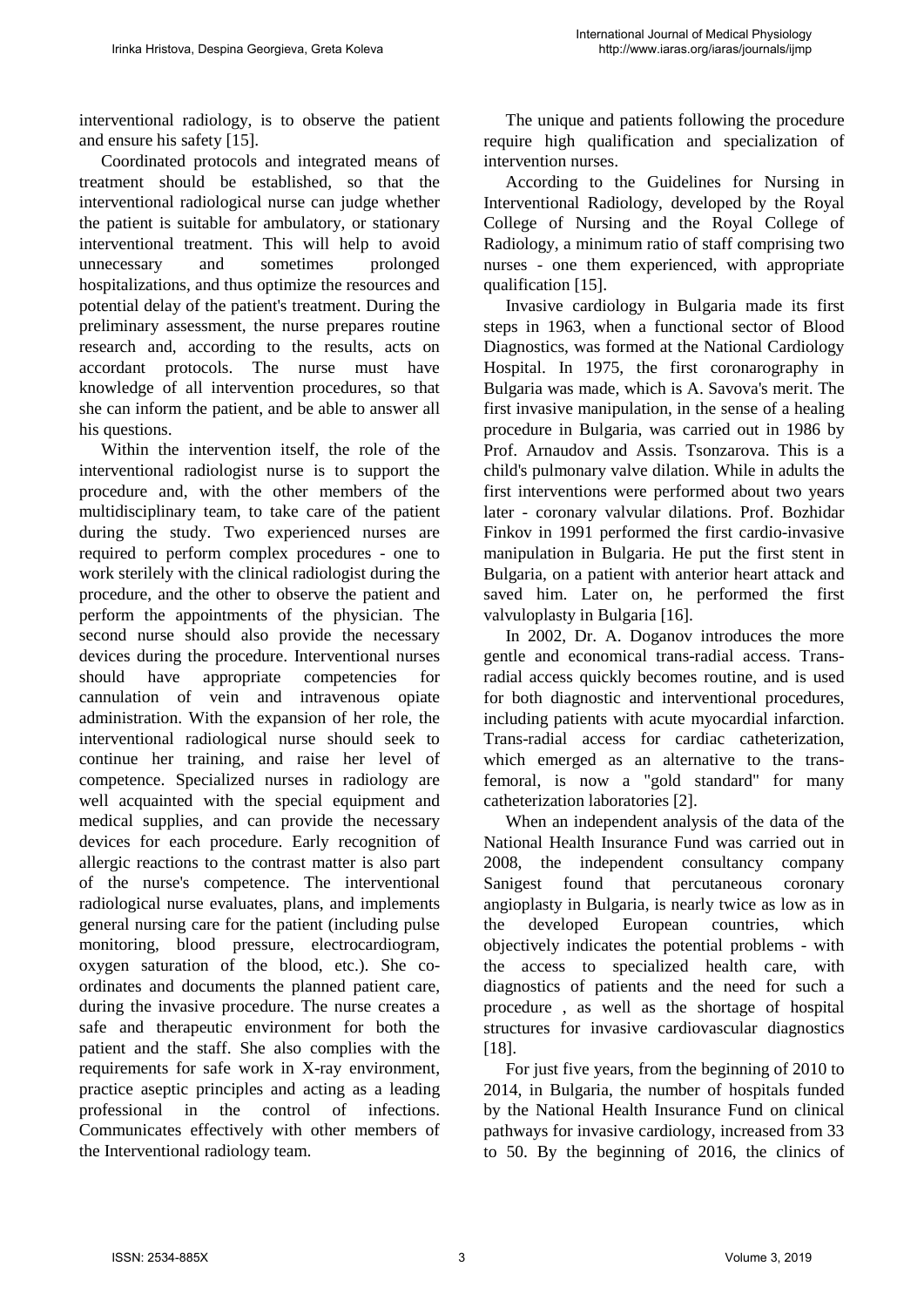Invasive Cardiology in Bulgaria are 71, 10 of which function in Sofia only [9].

For a short period of time, the wards for invasive cardiovascular diagnostics have increased many times, requiring medical teams to be redirected from cardiac structures, and recruited to work in catheterization laboratories for non-invasive diagnostics and therapy. The rapid pace of expansion of high-tech clinics for invasive cardiology in practice, requires an adequate response from universities to the training of medical staff [5]. Financial costs in modern healthcare are one of the "turning points" in managing treatment centers. In the opinion of invasive cardiologist experts procedural time and financial costs are increased when working with an untrained nurse [3].

In response to the growing needs of health care the documentation of the performed activities and interventions by the nurse, is an important element of her work and a specific moment of the training process of the field of study.

A conceptual method of the electronic dossier of the nurses has been developed, which allows the systemization and optimization of the learning process and could be successfully applied in the interventional cardiology. It also meets the expectations of digital generations [7].

## **4 Conclusion**

In Bulgaria, the doctors working in the invasive cardiovascular diagnostic laboratories have acquired specialty of invasive cardiology according to Ordinance 1 and no specialty for nurses is prescribed in the same ordinance [12]. They acquire the necessary practical skills and competencies after starting their work in the nursing field. In the research of nurses training in Bulgaria, no specialized training in invasive diagnostics and treatment of cardiovascular diseases, is found. The Bulgarian Association of Healthcare Professionals organizes, coordinates, conducts and records the continuing training of nurses, midwives and associated medical specialists, according to Art. 182 of the Health Act. In the plan for the continuing training of nurses for 2017, only two of the universities in Bulgaria offer training, related to invasive cardiology – Angel Kanchev University of Ruse and Medical University of Sofia.

**Acknowledgement.** The study was supported by contract of University of Ruse "Angel Kanchev", № BG05M2OP001-2.009-0011-С01, "Support for the development of human resources for research and innovation at the University of Ruse "Angel Kanchev". The project is funded with support from the Operational Program" Science and Education for Smart Growth 2014 - 2020" financed by the European Social Fund of the European Union.

*References:*

- [1] Amoroso, G. et al. (2005): Clinical and procedural predictors of nurse workload during and after invasive coronary procedures: the potential benefit of a systematic radial access. *European Journal of Cardiovascular Nursing* 4 (2005) 234 – 241.
- [2] Hristova I. А., Georgieva D. P., Koleva G. K. (2019). Interventional procedures in cardiovascular diseases—Training of nurses to work in a catheterization laboratory. *Journal of Vascular Nursing*, ISSN 1062- 0303, https://doi.org/10.1016/j.jvn.2018.12.001.

Retrieved from from [http://www.sciencedirect.com/science/articl](http://www.sciencedirect.com/science/article/pii/S1062030318301559) [e/pii/S1062030318301559](http://www.sciencedirect.com/science/article/pii/S1062030318301559) 

- [3] Hristova Ir., Gr. Koleva., D. Georgieva. (2017). The invasive cardiovascular procedures as a factor for economic efficiency in healthcare. *Annals of the "Eftimie Murgu" University of Resita, Romania*, pp. 127-134, ISBN 2344 – 6315. Retrieved from from [http://www.analefseauem.ro/upload/arhiva](http://www.analefseauem.ro/upload/arhiva-revista/2017/Volum_2017.pdf)[revista/2017/Volum\\_2017.pdf](http://www.analefseauem.ro/upload/arhiva-revista/2017/Volum_2017.pdf)
- [4] Hristova, I. (2018). Optimizing Health Care Activities in Coronary Vascular Procedures. Doctoral dissertation, *Medical University of Varna*. Retrieved from [http://eprints.mu](http://eprints.mu-varna.bg/444/)[varna.bg/444/](http://eprints.mu-varna.bg/444/)
- [5] Hristova, I., Koleva, G., Georgieva, D., Konstantinova, D. (2015). Historical development of cardiac catheterizatio. *Scientific papers of the Union of Scientists - Plovdiv. Series D: Medicine, Pharmacy and Dental Medicine*. Retrieved from [https://cyberleninka.ru/article/n/position-of](https://cyberleninka.ru/article/n/position-of-the-nurse-in-prevention-of-chronic-diseases)[the-nurse-in-prevention-of-chronic-diseases](https://cyberleninka.ru/article/n/position-of-the-nurse-in-prevention-of-chronic-diseases)
- [6] Jamshidi N, Abbaszadeh A, Kalyani MN, Sharif F. Effectiveness of video information on coronary angiography patients' outcomes. *Collegian.* 2013;20(3):153-9. PubMed PMID: 24151693. Retrieved from [http://www.ncbi.nlm.nih.gov/pubmed/2415](http://www.ncbi.nlm.nih.gov/pubmed/24151693) [1693](http://www.ncbi.nlm.nih.gov/pubmed/24151693)